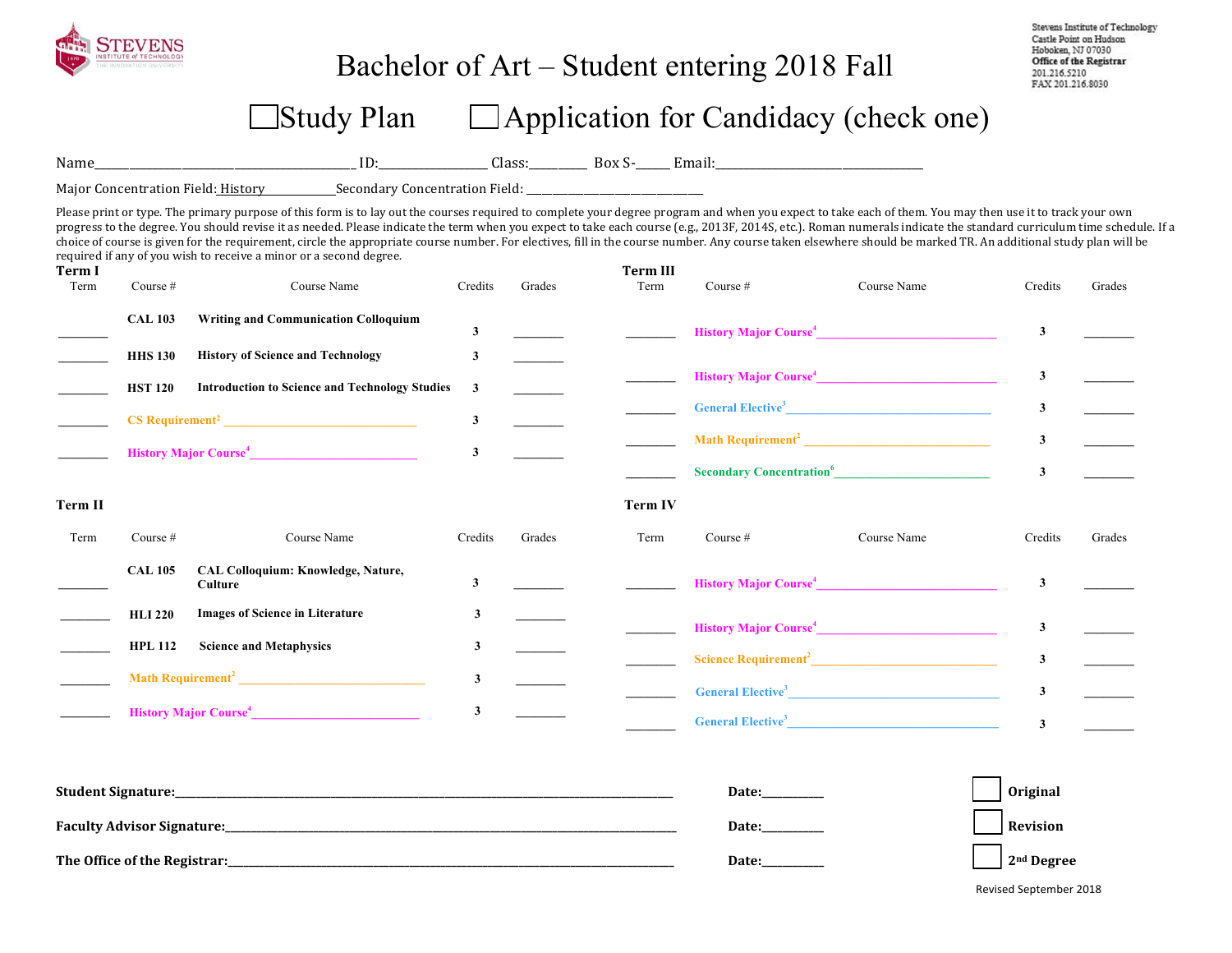

# Bachelor of Art – Student entering 2018 Fall

Stevens Institute of Technology Castle Point on Hudson Hoboken, NJ 07030 Office of the Registrar 201.216.5210 FAX 201.216.8030

# $\Box$  Study Plan  $\Box$  Application for Candidacy (check one)

|                |                                      | Major Concentration Field: History Secondary Concentration Field: __________________________________ |                         |        |                         |                                            |                                                                                                                                                                                                                                             |                         |        |
|----------------|--------------------------------------|------------------------------------------------------------------------------------------------------|-------------------------|--------|-------------------------|--------------------------------------------|---------------------------------------------------------------------------------------------------------------------------------------------------------------------------------------------------------------------------------------------|-------------------------|--------|
| Term V<br>Term | Course #                             | Course Name                                                                                          | Credits                 | Grades | <b>Term VII</b><br>Term | Course $#$                                 | Course Name                                                                                                                                                                                                                                 | Credits                 | Grades |
|                |                                      | History Major Course <sup>4</sup>                                                                    | $\mathbf{3}$            |        |                         |                                            | History Major Course <sup>4</sup>                                                                                                                                                                                                           | 3                       |        |
|                |                                      | History Major Course <sup>4</sup>                                                                    | $\mathbf{3}$            |        |                         |                                            | History Major Course <sup>4</sup>                                                                                                                                                                                                           | $\mathbf{3}$            |        |
|                |                                      | Secondary Concentration <sup>3</sup>                                                                 | $\mathbf{3}$            |        |                         | <b>CAL 498 Thesis Preparation</b>          |                                                                                                                                                                                                                                             | 3                       |        |
|                |                                      | Non-Major Humanities Requirement <sup>1</sup>                                                        | $\mathbf{3}$            |        |                         |                                            |                                                                                                                                                                                                                                             | 3                       |        |
|                |                                      | General Elective <sup>3</sup>                                                                        | $\mathbf{3}$            |        |                         |                                            | <b>General Elective<sup>3</sup> Contract Contract Contract Contract Contract Contract Contract Contract Contract Contract Contract Contract Contract Contract Contract Contract Contract Contract Contract Contract Contract Contract C</b> | $\mathbf{3}$            |        |
| Term VI        |                                      |                                                                                                      |                         |        | <b>Term VIII</b>        |                                            |                                                                                                                                                                                                                                             |                         |        |
| Term           | Course $#$                           | Course Name                                                                                          | Credits                 | Grades | Term                    | Course $#$                                 | Course Name                                                                                                                                                                                                                                 | Credits                 | Grades |
|                |                                      | History Major Course <sup>4</sup>                                                                    | $\mathbf{3}$            |        |                         | <b>Secondary Concentration<sup>4</sup></b> |                                                                                                                                                                                                                                             | $\mathbf{3}$            |        |
|                |                                      | History Major Course <sup>4</sup>                                                                    | $\overline{\mathbf{3}}$ |        |                         |                                            | Non-Major Humanities Requirement1 <sup>1</sup>                                                                                                                                                                                              | $\overline{\mathbf{3}}$ |        |
|                |                                      | Secondary Concentration <sup>3</sup>                                                                 | $\mathbf{3}$            |        |                         | <b>CAL 499 Senior Thesis</b>               |                                                                                                                                                                                                                                             |                         |        |
|                |                                      | CAL 301 Seminar in Writing and Research Methods7                                                     | 3                       |        |                         |                                            | General Elective <sup>3</sup>                                                                                                                                                                                                               | $\mathbf{3}$            |        |
|                | <b>General Elective</b> <sup>3</sup> |                                                                                                      | 3                       |        |                         |                                            | General Elective <sup>3</sup>                                                                                                                                                                                                               | 3                       |        |

### P.E. Requirement<sup>5</sup>

| Term | Course | <b>Credits Grade</b> | Term Course | Credits Grade |
|------|--------|----------------------|-------------|---------------|
|      | PF 200 |                      | PF 200      | РF            |
|      | PF 200 | РF                   | PF 200      | DF            |

#### **Additional Classes**

| <b>Student Signature:</b>         | Date: | Original               |
|-----------------------------------|-------|------------------------|
| <b>Faculty Advisor Signature:</b> | Date: | Revision               |
| The Office of the Registrar:      | Date: | 2 <sup>nd</sup> Degree |

Revised September 2018